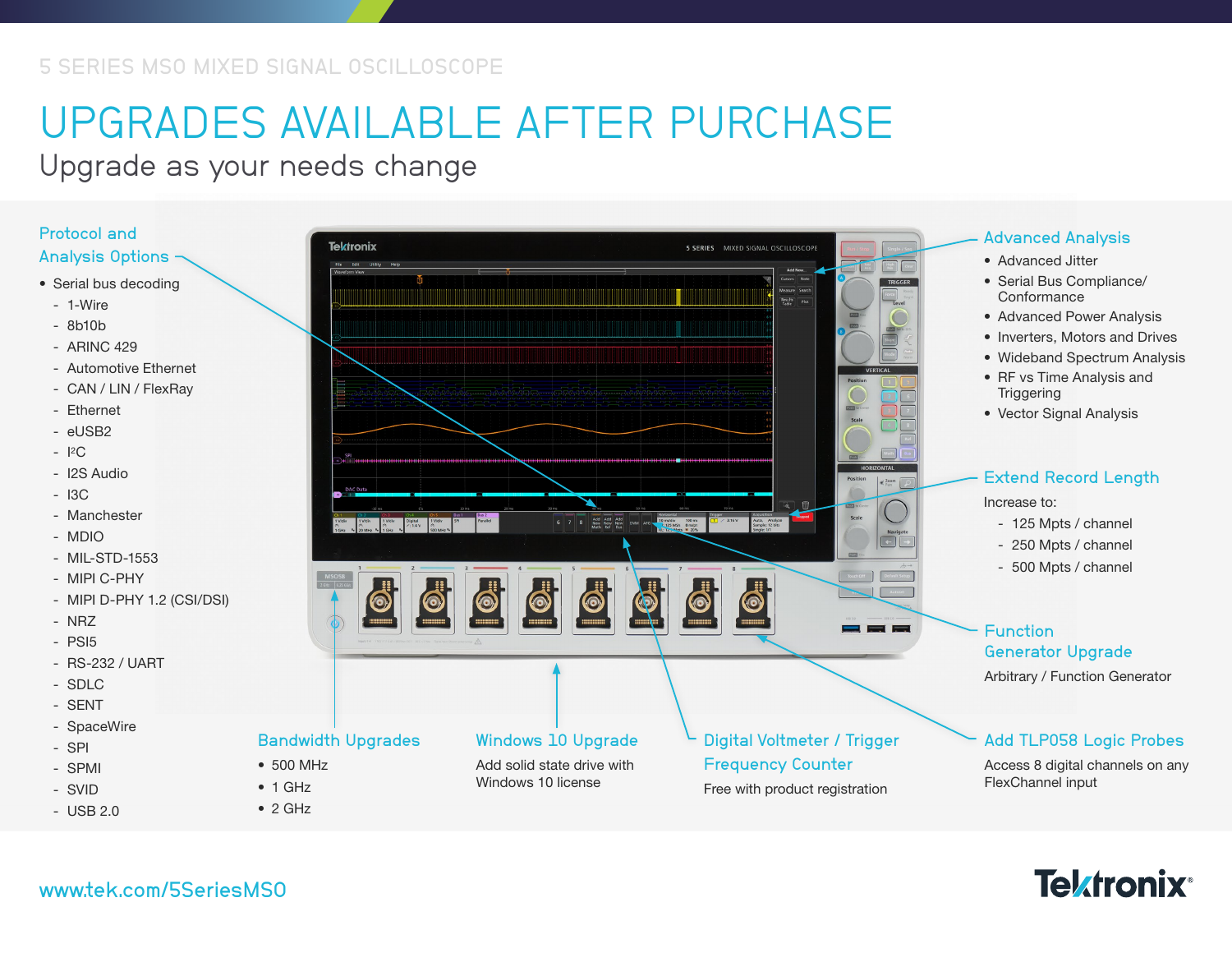## SAVE WITH APPLICATION BUNDLES

Eight Application Bundles deliver outstanding value. Available with 1-year or perpetual licenses.

### Starter Bundle (5-STARTER-1Y or -PER) – Capabilities that most engineers will find valuable

- Serial trigger, decode, search and event table analysis on I2C, SPI, RS-232/422/485/UART buses
- Integrated Arbitrary/Function Generator with 13 predefined waveform types as well as arbitrary waveforms

#### Six Pro Bundles – Designed for specific applications and industries

- Choose one of the six bundles below to fit your application.
- Each includes the Starter Bundle (above).
- Each extends record length to 125 M/ch.

| <b>Serial Protocol</b>                                                                                                                                                                                                                                                                                                      | Power                                                                                                                                                                               | Signal Integrity                                                                                   | <b>Standards Compliance</b>                                                                              | Automotive                                                                                                                                                                                                                                                                                                                                                   | Aerospace                                                                                                                                                                                       |
|-----------------------------------------------------------------------------------------------------------------------------------------------------------------------------------------------------------------------------------------------------------------------------------------------------------------------------|-------------------------------------------------------------------------------------------------------------------------------------------------------------------------------------|----------------------------------------------------------------------------------------------------|----------------------------------------------------------------------------------------------------------|--------------------------------------------------------------------------------------------------------------------------------------------------------------------------------------------------------------------------------------------------------------------------------------------------------------------------------------------------------------|-------------------------------------------------------------------------------------------------------------------------------------------------------------------------------------------------|
| <b>Decoding and Analysis</b>                                                                                                                                                                                                                                                                                                | (5-PRO-POWER-1Y                                                                                                                                                                     | (5-PRO-SIGNAL-1Y                                                                                   | (5-PRO-COMPL-1Y                                                                                          | IS-PRO-AUTO-1Y                                                                                                                                                                                                                                                                                                                                               | (5-PRO-MILGOV-1Y)                                                                                                                                                                               |
| (5-PRO-SERIAL-1Y or -PER)                                                                                                                                                                                                                                                                                                   | $or - PER$                                                                                                                                                                          | or $-PER$                                                                                          | $or - PER$                                                                                               | or $-PER$                                                                                                                                                                                                                                                                                                                                                    | or -PER)                                                                                                                                                                                        |
| $\bullet$ 1-Wire<br>• Manchester<br>$\bullet$ 8b10b<br>• MDIO<br>$\bullet$ MIPI<br>• Audio<br>C-PHY<br>• CAN, CAN<br>FD.<br>• MIPI D-PHY<br>$\bullet$ NRZ<br>• Ethernet<br>$\bullet$ eUSB<br>$\bullet$ SDLC<br>$\bullet$ SPMI<br>$\bullet$ FlexRay<br>$\bullet$ SVID<br>$\bullet$ I3C<br>$\bullet$ LIN<br>$\bullet$ USB 2.0 | • Advanced power<br>analysis<br>• Digital power<br>management<br>analysis<br>• Inverter & motor<br>drive analysis<br>with DQ0<br>measurements<br>• SPMI decoding<br>• SVID decoding | • Advanced jitter<br>analysis<br>$\bullet$ LVDS debug*<br>• Mask/limit testing<br>• PAM3 analysis* | • 10/100/100BASE-T<br>Ethernet with Multi-lane*<br>• 10BASE-T1L Industrial<br>Ethernet*<br>• USB $2.0**$ | • Advanced jitter analysis<br>• Automotive Ethernet<br>PAM3 analysis*<br>• Automotive Ethernet<br>signal separation*<br>• Automotive Ethernet<br>compliance*<br>• Inverter & motor drive<br>analysis with DQ0<br>measurements<br>• 100BASE-T1 decoding<br>• CAN, CAN FD decoding<br>• FlexRay decoding<br>• I3C decoding<br>• LIN decoding<br>• NRZ decoding | • Advanced jitter<br>analysis<br>• Mask/limit testing<br>$\bullet$ ARINC 429<br>decoding<br>• Manchester<br>decoding<br>• MIL-STD-1553<br>decoding<br>• NRZ decoding<br>• SpaceWire<br>decoding |

• SENT decoding

• PSI5 decoding

### Ultimate Bundle (5-ULTIMATE-1Y or -PER) - The most capability and greatest savings

• Includes Starter bundle and all Pro bundles

• PLUS: Record length extended to 500 Mpts/channel, Spectrum View RF vs. time waveforms, extended Spectrum View capture bandwidth, and video triggers

\* Requires solid state drive with Windows operating system (Option 5-WIN)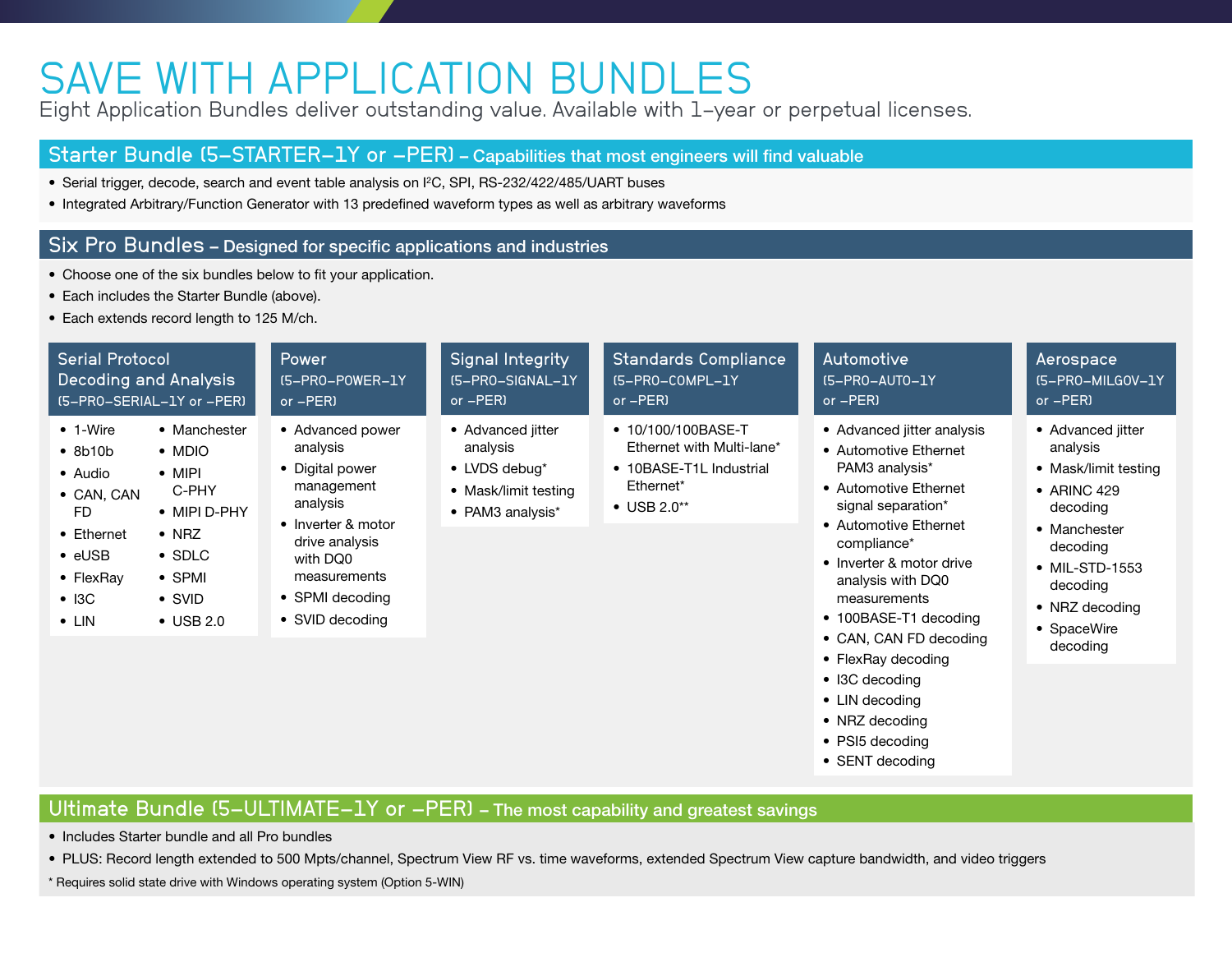# AVAILABLE UPGRADES - 5 SERIES MSO

Individual Options

| l Feature         | Upgrade     | <b>Description</b>                                                                                 | <b>Upgrade Option Details</b>                                                                                                                                                                                                                                                                                                                         |  |
|-------------------|-------------|----------------------------------------------------------------------------------------------------|-------------------------------------------------------------------------------------------------------------------------------------------------------------------------------------------------------------------------------------------------------------------------------------------------------------------------------------------------------|--|
| Upgrade Bandwidth | SUP5-BWxTy8 | Bandwidth upgrade for 8-channel 5 Series MSO from x to y,<br>where x and y are the hundreds of MHz | <b>Bandwidth upgrades</b><br>• Up to 1 GHz upgrades can be performed in the field by installing a software license.<br>• 2 GHz upgrade requires installation at a Tektronix Service Center via option IFC or IFCIN.<br>• Bandwidth upgrades from 350 or 500 MHz to 1 or 2 GHz also include one TPP1000 1 GHz<br>passive probe per instrument channel. |  |
|                   | SUP5-BWxTy6 | Bandwidth upgrade for 6-channel 5 Series MSO from x to y,<br>where x and y are the hundreds of MHz |                                                                                                                                                                                                                                                                                                                                                       |  |
|                   | SUP5-BWxTy4 | Bandwidth upgrade for 4-channel 5 Series MSO from x to y,<br>where x and y are the hundreds of MHz |                                                                                                                                                                                                                                                                                                                                                       |  |

| Feature                                                                        | <b>Node-Locked License Upgrade</b> | <b>Description</b>                                                               |  |
|--------------------------------------------------------------------------------|------------------------------------|----------------------------------------------------------------------------------|--|
|                                                                                | SUP5-AFG                           | Add arbitrary function generator                                                 |  |
|                                                                                | SUP5-RL-125M                       | Extend record length from 62.5 Mpts / channel to 125 Mpts / channel <sup>2</sup> |  |
| <b>Instrument Functions</b>                                                    | <b>SUP5-RL-250M</b>                | Extend record length from 62.5 Mpts / channel to 250 Mpts / channel <sup>2</sup> |  |
|                                                                                | <b>SUP5-RL-500M</b>                | Extend record length from 62.5 Mpts / channel to 500 Mpts / channel <sup>2</sup> |  |
|                                                                                | SUP5-WIN                           | Add removable SSD with Windows 10 license installed                              |  |
|                                                                                | SUP5-SR8B10B                       | 8b10b serial decoding and analysis                                               |  |
|                                                                                | SUP5-SRAERO                        | Aerospace serial triggering and analysis (MIL-STD-1553, ARINC 429)               |  |
|                                                                                | SUP5-SRAUDIO                       | Audio serial triggering and analysis (I <sup>2</sup> S, LJ, RJ, TDM)             |  |
|                                                                                | SUP5-SRAUTO                        | Automotive serial triggering and analysis (CAN, CAN FD, LIN, FlexRay)            |  |
|                                                                                | SUP5-SRAUTOEN1                     | 100BASE-T1 Automotive Ethernet protocol decode software                          |  |
|                                                                                | SUP5-SRAUTOSEN                     | Automotive sensor serial triggering and analysis (SENT)                          |  |
|                                                                                | SUP5-SRCOMP                        | Computer serial triggering and analysis (RS-232/422/485/UART)                    |  |
|                                                                                | SUP5-SRCPHY                        | MIPI C-PHY serial decoding and analysis                                          |  |
|                                                                                | SUP5-SRDPHY                        | MIPI D-PHY (CSI/DSI) serial decode and analysis                                  |  |
|                                                                                | SUP5-SREMBD                        | Embedded serial triggering and analysis (I <sup>2</sup> C, SPI)                  |  |
| <b>Protocol Analysis</b>                                                       | SUP5-SRENET                        | Ethernet serial triggering and analysis (10BASE-T, 100BASE-TX)                   |  |
| Decode and search serial content. Some<br>packages include hardware triggering | SUP5-SRI3C                         | MIPI I3C serial decoding and analysis                                            |  |
| as noted.                                                                      | SUP5-SRMANCH                       | Manchester serial decode and analysis                                            |  |
|                                                                                | SUP5-SRMDIO                        | Management Data Input/Output serial decoding and analysis                        |  |
|                                                                                | SUP5-SRNRZ                         | NRZ serial decoding and analysis                                                 |  |
|                                                                                | SUP5-SRONEWIRE                     | 1-Wire serial decoding and analysis                                              |  |
|                                                                                | SUP5-SRPM                          | Power management serial triggering and analysis (SPMI)                           |  |
|                                                                                | SUP5-SRPSI5                        | PSI5 serial decode and analysis                                                  |  |
|                                                                                | SUP5-SRSDLC                        | Synchronous data link control (SDLC) serial decode and analysis                  |  |
|                                                                                | SUP5-SRSPACEWIRE                   | SpaceWire serial decoding and analysis                                           |  |
|                                                                                | SUP5-SRSVID                        | Serial Voltage Identification (SVID) serial decoding and analysis                |  |
|                                                                                | SUP5-SRUSB2                        | USB 2.0 serial bus triggering and analysis (LS, FS, HS)                          |  |
|                                                                                | SUP5-SREUSB2                       | Embedded USB2 (eUSB2) serial decoding and analysis                               |  |

Most licenses are available as "Floating" versions to facilitate sharing among engineers within your company. Contact your Tektronix representative for additional information.